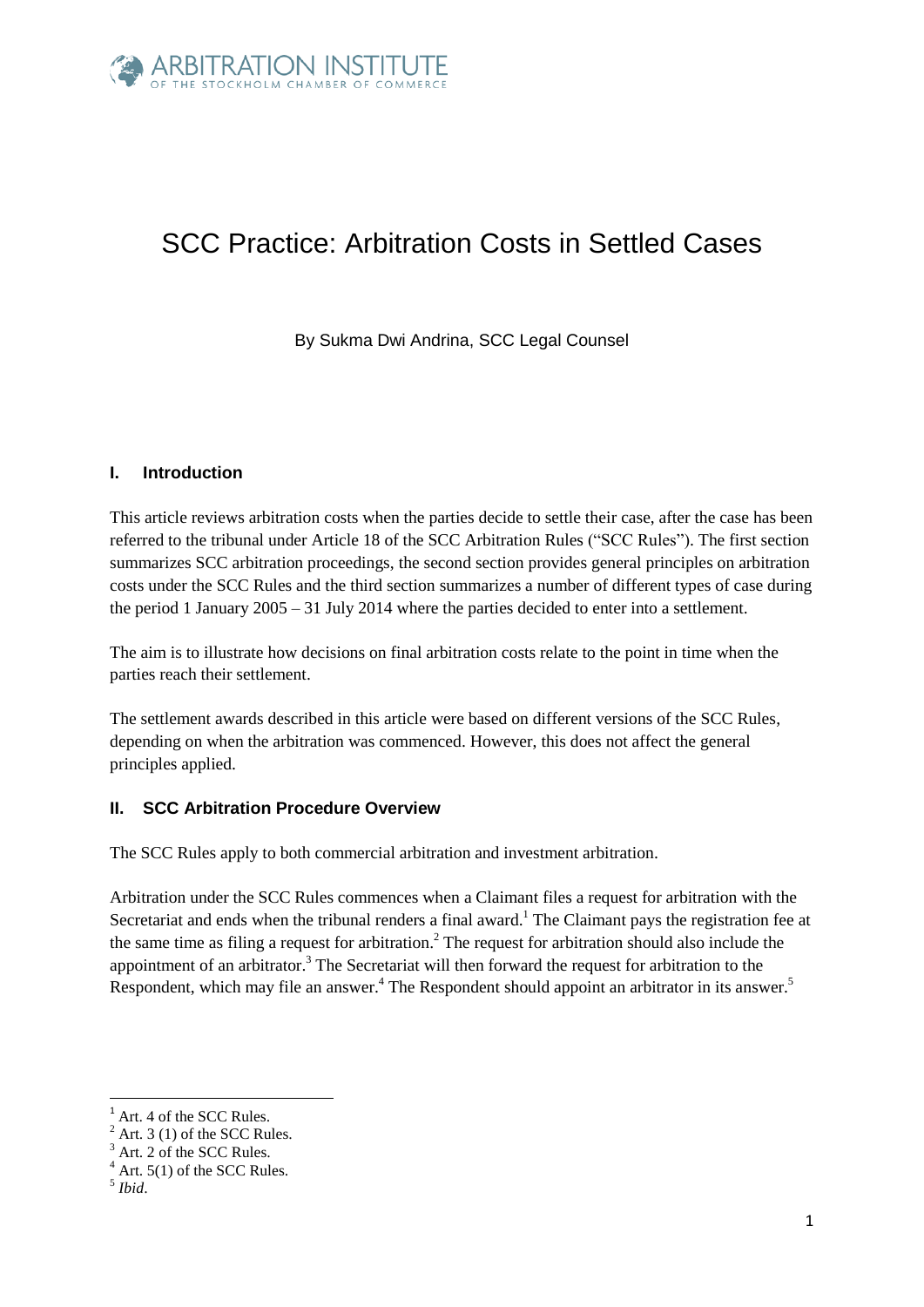

The Secretariat will then calculate the Advance on Costs which the parties are to pay in equal shares. After the parties have paid, the Secretariat refers the case to the tribunal.<sup>6</sup>

The SCC Rules provide a general overview of the stages of proceedings once the case has been referred to the tribunal. For instance, the rules require filing of a Statement of Claim by the Claimant and a Statement of Defence by the Respondent.<sup>7</sup> The tribunal may request additional written submissions when necessary.

The SCC rules do not limit the number of written submissions by the parties. However, it may be noted that the SCC Rules for Expedited Arbitration only allow one additional written submission by each party.<sup>8</sup> Additional written submissions can be in the form of statements of witnesses, statements of evidence, and so on.

Tribunals may issue procedural orders as they deem fit. While a hearing is not mandatory, it can be held at the request of the parties or as deemed necessary by the tribunal. In practice, tribunals may also call the parties together for a planning or preparatory meeting.

After the tribunal declares closure of the proceedings, it will prepare an award. The tribunal may also render a separate award on a separate issue.

## **III. SCC Rules on Costs**

The general principles of the SCC Rules on costs apply to both commercial arbitration and investment arbitration.

When the Claimant files a request for arbitration with the SCC, it pays a registration fee of EUR 2,000 (under the SCC Rules) and EUR 1,500 (under the SCC Rules for Expedited Arbitration). <sup>9</sup> The Secretariat will then calculate the Advance on Costs, which is an estimate of the costs of the arbitration.

The arbitration costs consist of the arbitrators' fees, the administrative fee of the Secretariat and the expenses of the arbitrator(s) and the Secretariat.<sup>10</sup>

The fee to the arbitrator(s) and to the Secretariat is based on the amount in dispute in accordance with the schedule of costs in the SCC Rules. The amount in dispute includes the amount of all claims, counterclaims and set-offs.<sup>11</sup>

An arbitrator's reimbursable expenses consist of travel costs, hearing costs (for instance rental of hearing rooms), interpreter and translation services, courier and expert expenses.

**.** 

 $6$  Art. 18 of the SCC Rules.

Art. 24 of the SCC Rules.

 $8$  Art. 19 (3) of the SCC Rules.

<sup>&</sup>lt;sup>9</sup> In force as of 1 January 2015.

 $10$  Art. 43 (1) of the SCC Rules.

<sup>&</sup>lt;sup>11</sup> Appendix III of the SCC Rules, Art. 2 and 3.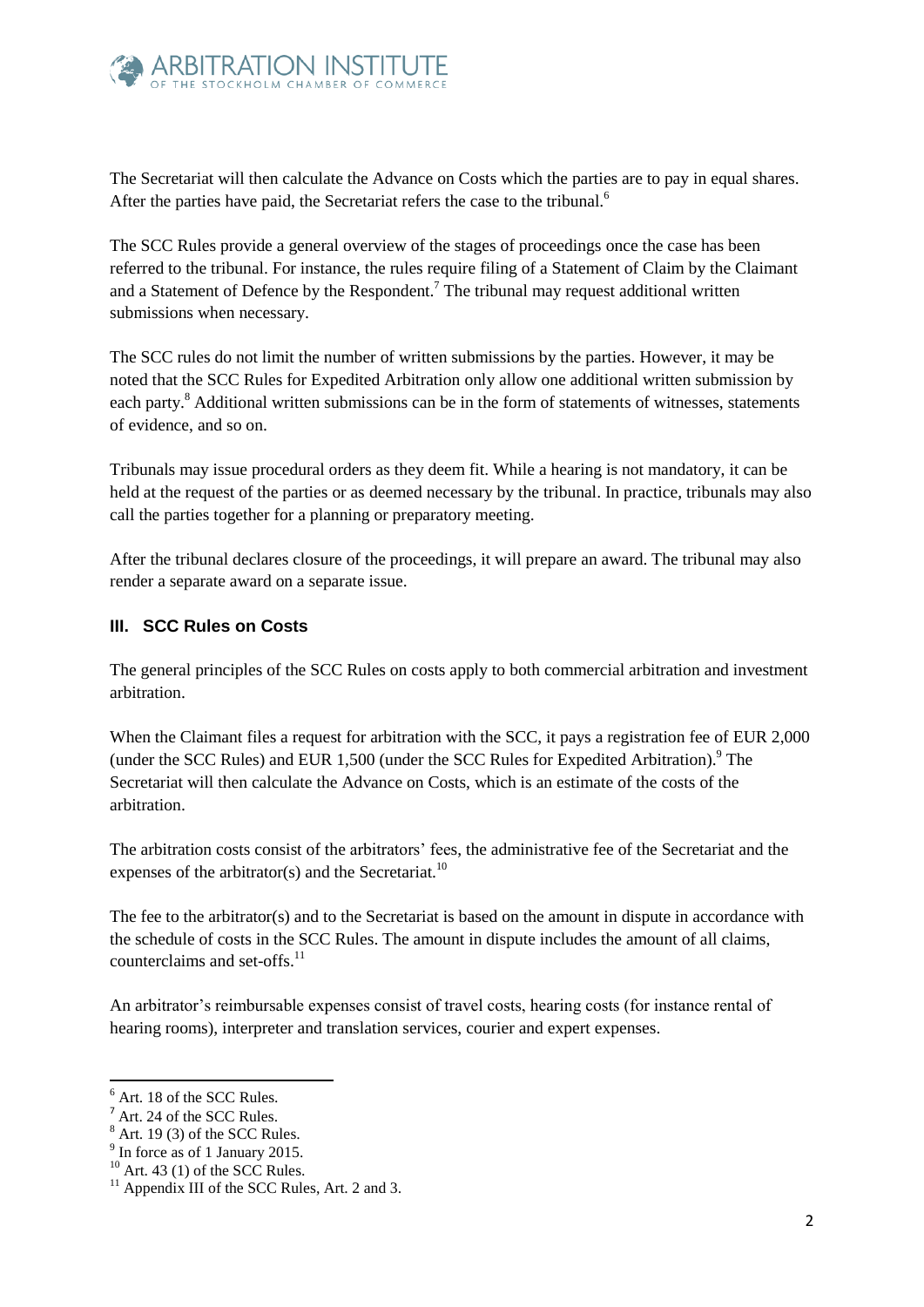

When the parties decide to settle at any time during the proceedings, they should notify the tribunal and the SCC.<sup>12</sup> The SCC will then calculate the final arbitration costs to be incorporated in the settlement award made by the tribunal.

In the event of a settlement, the SCC considers a number of circumstances before taking a final decision on the Costs of Arbitration. Fees are set in the form of a certain percentage of the preliminary fees as contained in the Advance on Costs.

A key factor is the point in time at which the settlement occurs. In short, an answer is sought to the question "How large a portion of the initial work foreseen when the case was referred to the arbitrations has been concluded?" An early settlement will thus result in a lower fee, and vice versa. For example, if the parties settle shortly before the main hearing, arbitrators are expected to have quite fully examined the case, which will also influence the size of the fee.

The complexity of the case may also be a factor, for example if there have been procedural issues involving jurisdiction and consolidation, requests for interim measures, and if there has been more than one hearing. As a final factor, the SCC may also take into account the time spent by the arbitrators.

As for the administrative fee, it may happen that the administrative fee of the SCC is set at 100% of the preliminary fee if the parties settle after the case has been referred to the tribunal. This is due to the fact that in many situations the principal tasks of the SCC will not be reduced by the settlement.

The final arbitration costs are drawn from the Advance on Costs. Any surplus due to settlement will be distributed to the parties in the same proportions as they paid at the commencement of the arbitration, to the extent the parties have not agreed otherwise

**<sup>.</sup>**  $12$  Art. 39 (1) of the SCC Rules.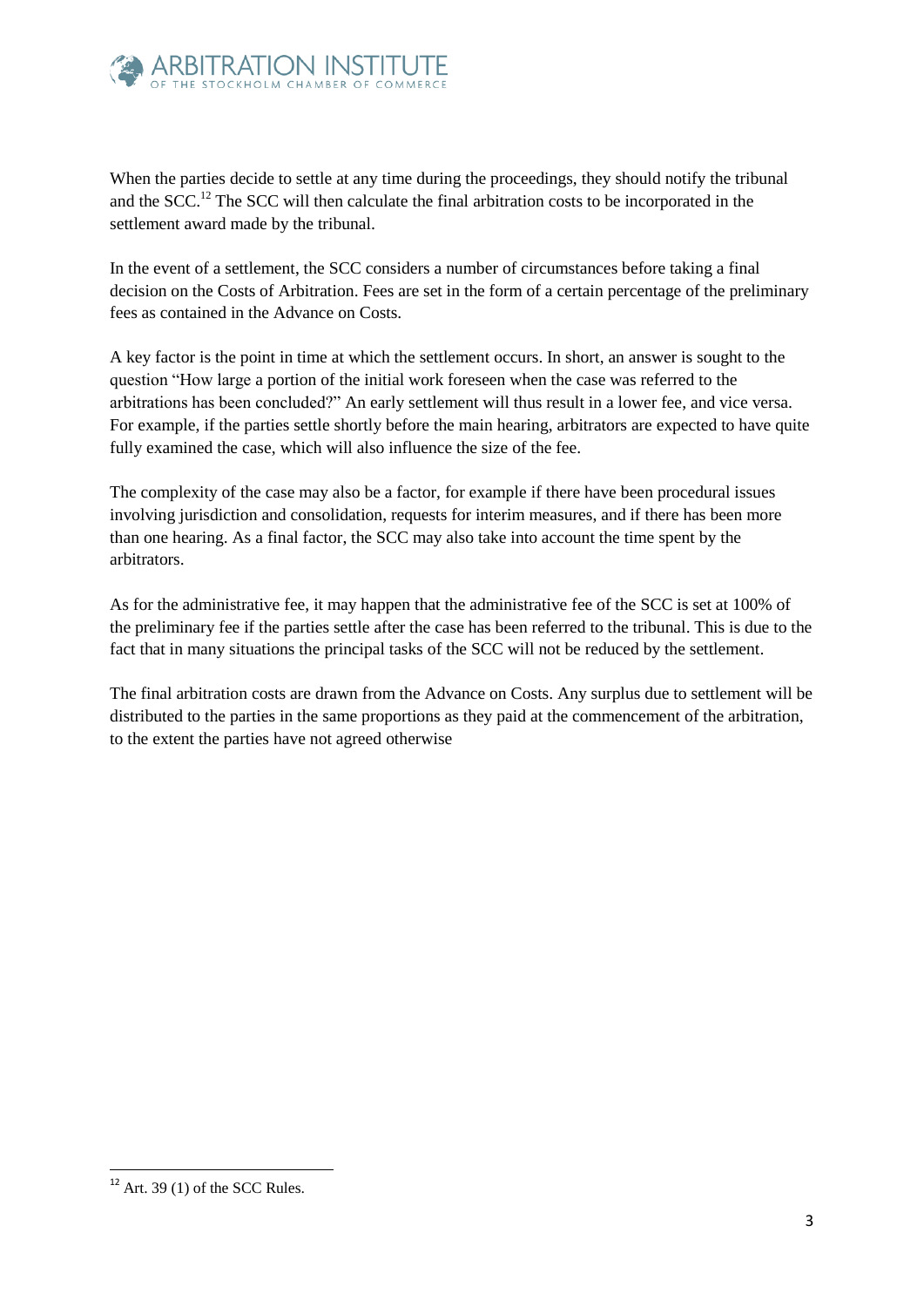

## **IV. Examples of Decisions on Fees after settlement**

This section describes eleven cases where the parties settled at different points in time. The aim is to exemplify how the time of settlement affects the percentage decided out of the preliminary fees as included in the Advance on costs.

## **Settlement after filing of statement of claim**

| SCC Arbitration (2013/037)     |                  |
|--------------------------------|------------------|
| Nationality of the parties:    | Swedish          |
| Seat of Arbitration:           | Stockholm        |
| Nationality of the arbitrator: | Swedish          |
| Applicable rules:              | <b>SCC Rules</b> |
| Language:                      | Swedish          |

## **BACKGROUND**

The dispute arose from failure by the Respondent to deliver goods to the Claimant based on a delivery agreement. The amount in dispute was EUR 368,947.

Within one month after the Claimant filed its Statement of Claim, the parties confirmed that they had reached a settlement.

## **DECISION ON FEES**

After the settlement, the arbitrators' fee was fixed at 25% of the preliminary fee in the Advance on Costs. The administrative fee of the SCC was fixed at 80% of the preliminary fee in the Advance on Costs.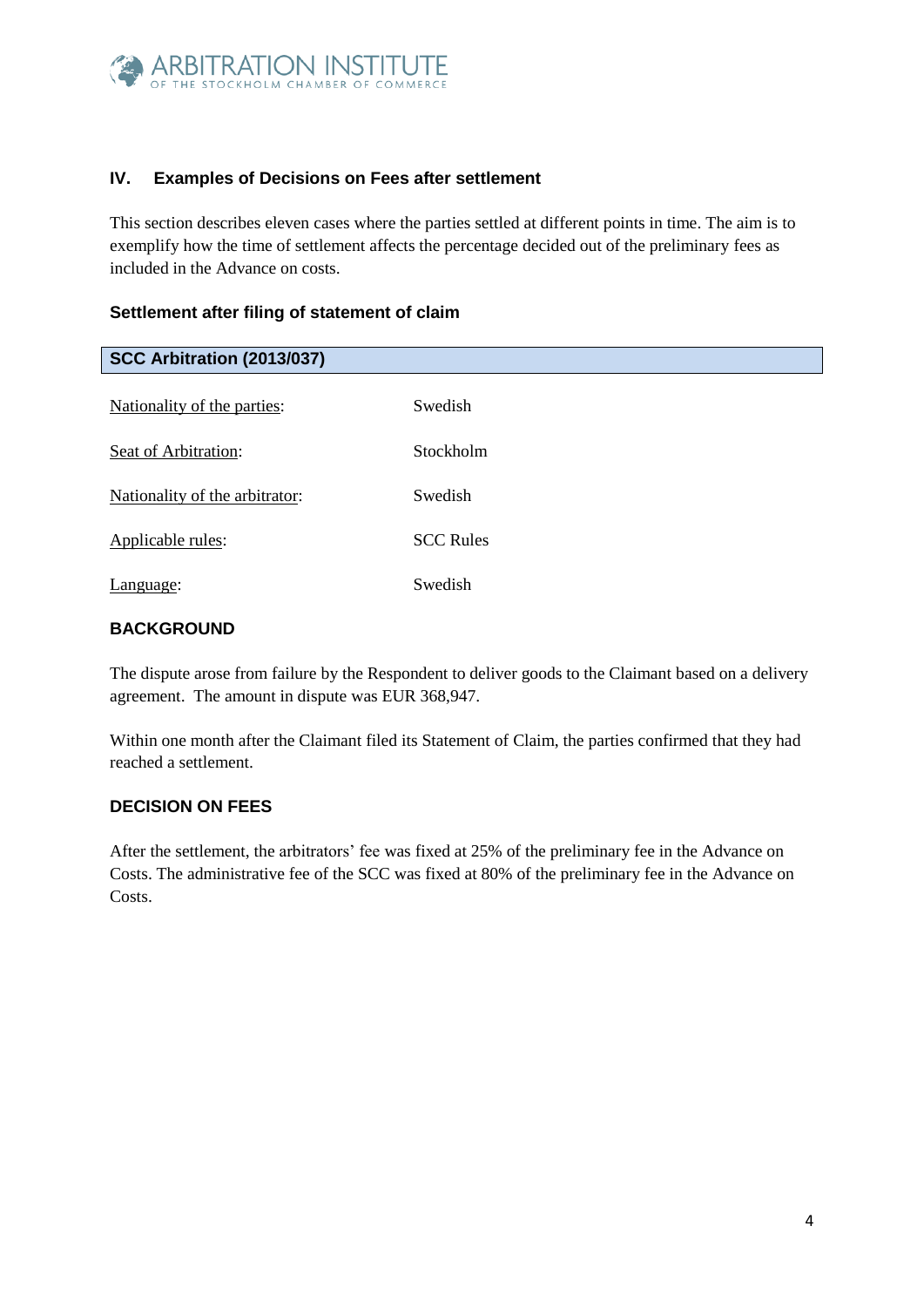

# **Settlement after filing of Statement of Claim and Statement of Defence (1)**

| SCC Arbitration (093/2008)  |                                                              |
|-----------------------------|--------------------------------------------------------------|
| Nationality of the parties: | Claimant: Russian<br>Respondent: Swedish                     |
| Seat of Arbitration:        | Stockholm                                                    |
|                             | Nationality of the arbitrators: English, Russian and Swedish |
| Applicable rules:           | <b>SCC Rules</b>                                             |
| Language:                   | English                                                      |

## **BACKGROUND**

The parties entered into an agreement on supply of products and services. The dispute arose when problems occurred with the purchased object. The amount in dispute was EUR 2,118,275.

The tribunal had issued the first procedural order. The parties settled after the Claimant had filed its Statement of Claim and the Respondent had filed its Statement of Defence following the first procedural order.

## **DECISION ON FEES**

After the settlement, the arbitrators' fee was fixed at 20% of the preliminary fee in the Advance on Costs. The administrative fee of the SCC was fixed at 80% of the preliminary fee in the Advance on Costs.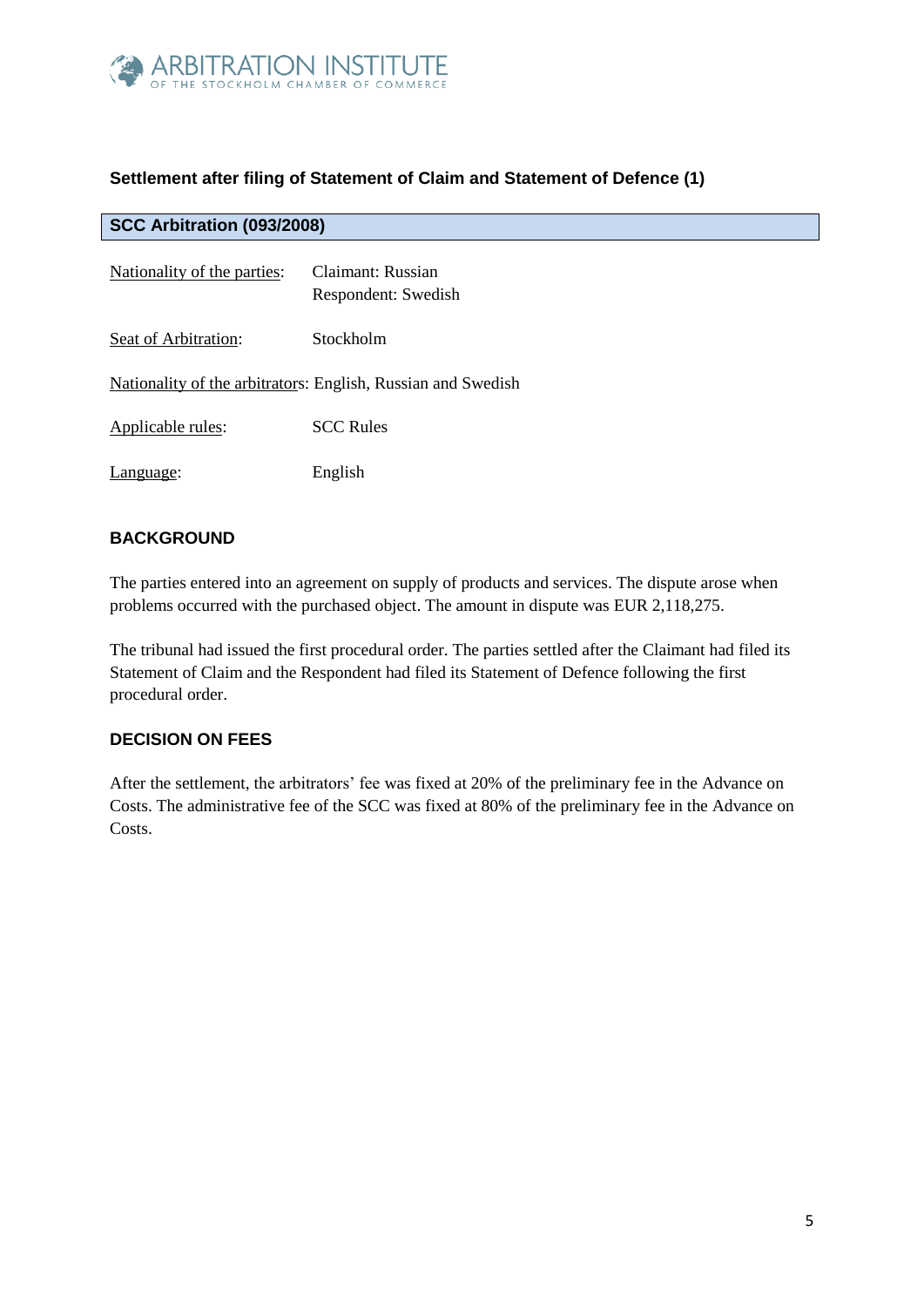

# **Settlement after filing of Statement of Claim and Statement of Defence (2)**

| <b>SCC Arbitration (086/2005)</b>       |                                          |
|-----------------------------------------|------------------------------------------|
| Nationality of the parties:             | Claimant: Swedish<br>Respondent: English |
| Seat of Arbitration:                    | Stockholm                                |
| Nationality of the arbitrators: Swedish |                                          |
| Applicable rules:                       | <b>SCC Rules</b>                         |
| anguage                                 | : English                                |

# **BACKGROUND**

The dispute arose from a contract where the Respondent agreed to install equipment at the Claimant's production facility. The Claimant asked to terminate the contract. The amount in dispute was EUR 5,000,878.

The parties settled after the Claimant filed its Statement of Claim and the Respondent filed its Statement of Defence with a counterclaim.

## **DECISION ON FEES**

After the settlement, the arbitrators' fee was fixed at 37% of the preliminary fee in the Advance on Costs. The administrative fee of the SCC was fixed at 100% of the preliminary fee in the Advance on Costs.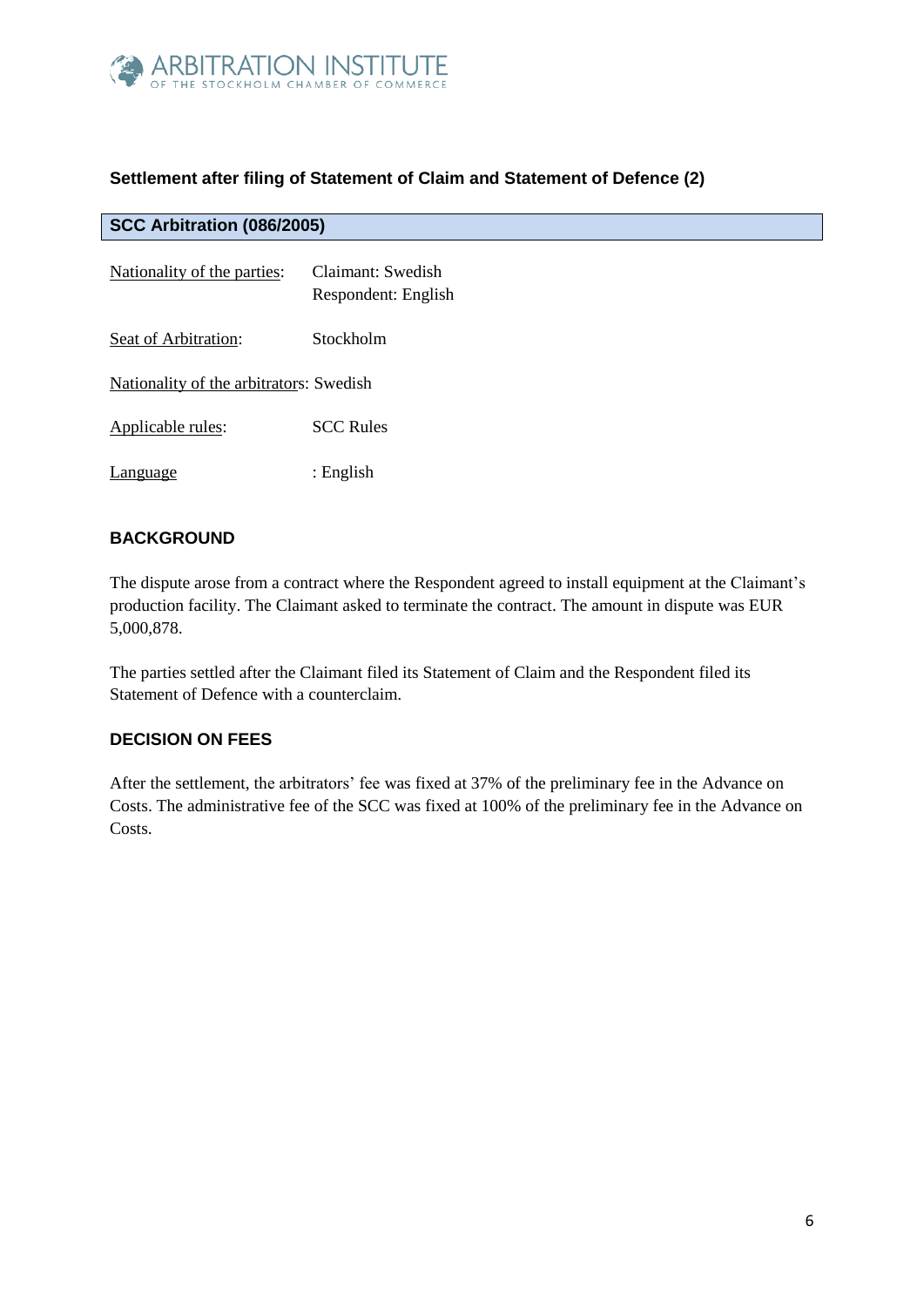

# **Settlement after Statement of Claim, Statement of Defence and further submissions (1)**

#### **SCC Arbitration (118/2011)**

| Nationality of the parties: | Claimant: Russian<br>Respondent: Spanish                        |
|-----------------------------|-----------------------------------------------------------------|
| Seat of Arbitration:        | Stockholm                                                       |
|                             | Nationality of the arbitrators: American, Norwegian and Swedish |
| Applicable rules:           | <b>SCC Rules</b>                                                |
| Language:                   | English                                                         |

#### **BACKGROUND**

The parties entered into a contract for supply of waste management equipment. The dispute arose from the character and quality of the equipment. The amount in dispute was EUR 1,995,998.

The Claimant had filed its Statement of Claim and the Respondent had filed its Statement of Defence. The Claimant had further filed a Reply to the Statement of Defence. The parties settled following the Statement of Rejoinder filed by the Respondent after the Reply.

#### **DECISION ON FEES**

After the settlement, the arbitrators' fee was fixed at 60% of the preliminary fee in the Advance on Costs. The administrative fee of the SCC was fixed at 80% of the preliminary fee in the Advance on Costs.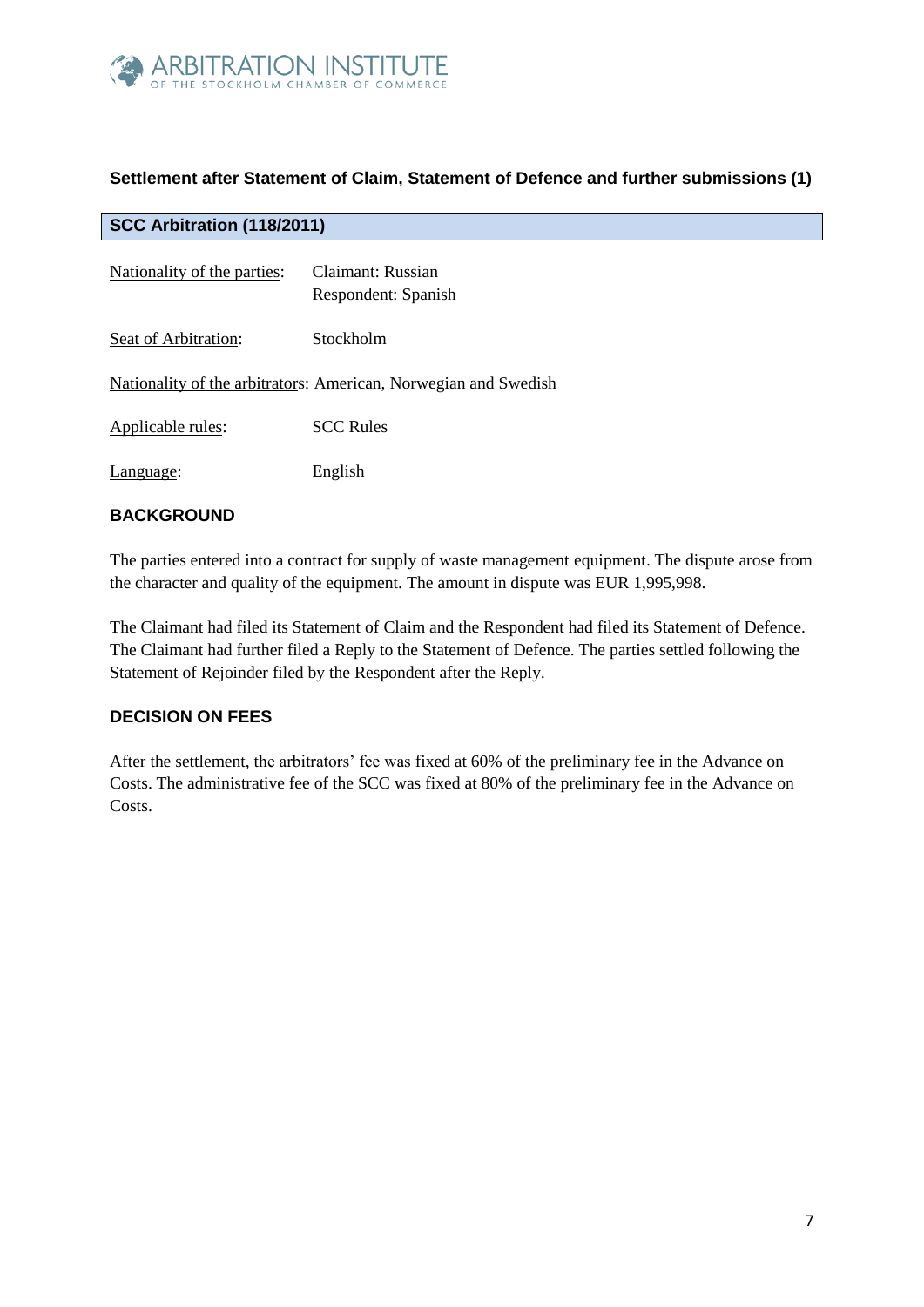

## **Settlement after Statement of Claim, Statement of Defence and further submissions (2)**

| SCC Arbitration (061/2012)              |                  |
|-----------------------------------------|------------------|
| Nationality of the parties:             | Swedish          |
| Seat of Arbitration:                    | Stockholm        |
| Nationality of the arbitrators: Swedish |                  |
| Applicable rules:                       | <b>SCC Rules</b> |
| Language:                               | Swedish          |

## **BACKGROUND**

The dispute arose from an agreement on supply of district heating. The parties had different views on calculation of electricity prices. The amount in dispute was EUR 9,247,520.

The parties had filed a large number of submissions plus correspondence, including six from the Claimants and five from the Respondent. They decided to settle after holding the first planning meeting following these submissions. The arbitration was complex.

## **DECISION ON FEES**

After the settlement, the arbitrators' fee was fixed at 70% of the preliminary fee in the Advance on Costs. The administrative fee of the SCC was fixed at 90% of the preliminary fee in the Advance on Costs.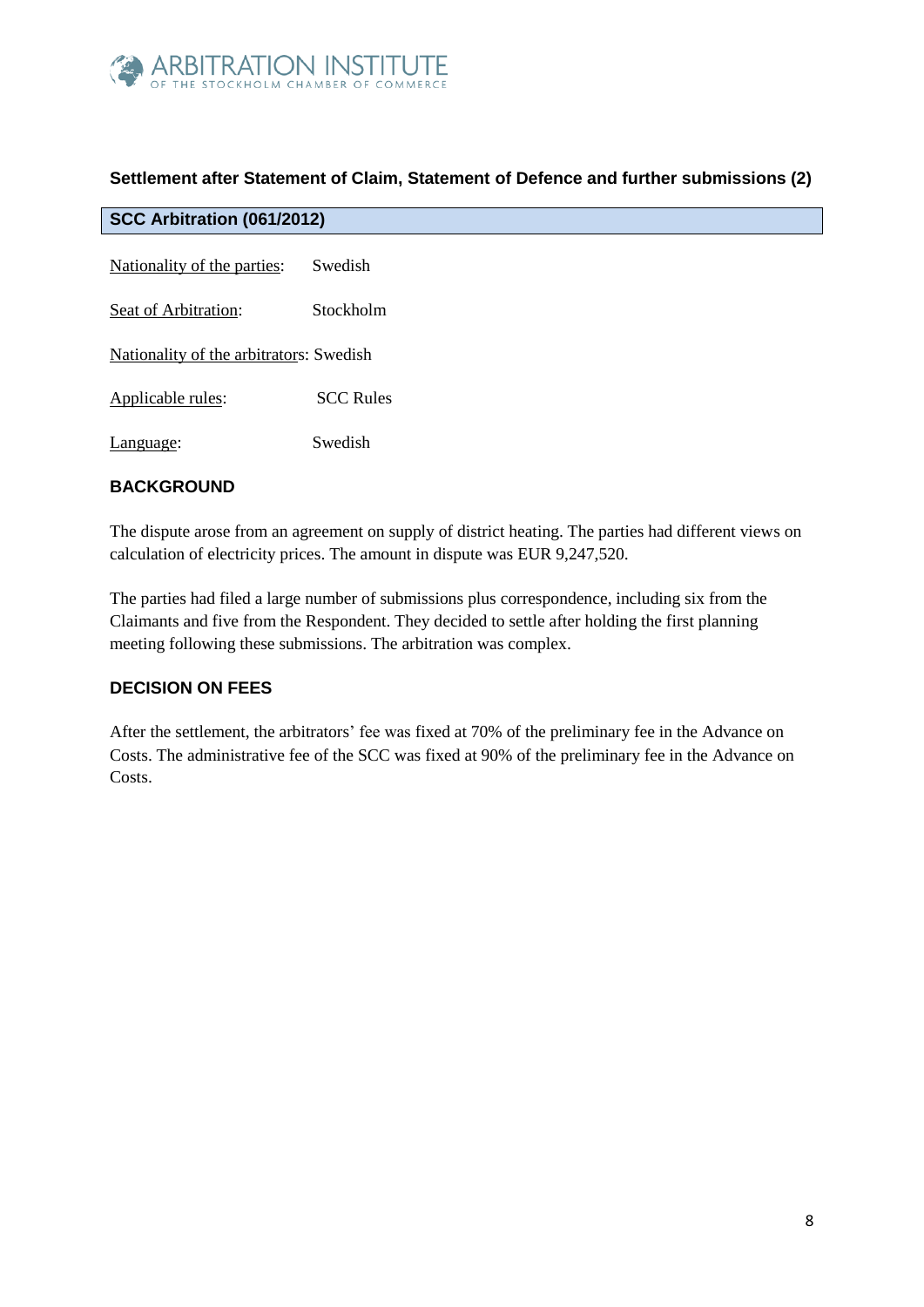

# **Settlement after Statement of Claim, Statement of Defence and further submissions (3)**

# **SCC Arbitration (151/2007)**

| Swedish                                 |
|-----------------------------------------|
| Stockholm                               |
| Nationality of the arbitrators: Swedish |
| <b>SCC Rules</b>                        |
|                                         |

Language: Swedish

## **BACKGROUND**

The dispute arose from a delivery agreement where the Claimant was to install equipment at the Respondent's premises. The Respondent alleged an error in the installation and refused to pay for the equipment.

The parties settled after filing of Statement of Claim and Statement of Defence along with two submissions each. The amount in dispute was EUR 409,605.

## **DECISION ON FEES**

After the settlement, the arbitrators' fee was fixed at 75% of the preliminary fee in the Advance on Costs. The administrative fee of the SCC was fixed at 80% the preliminary fee in the Advance on Costs.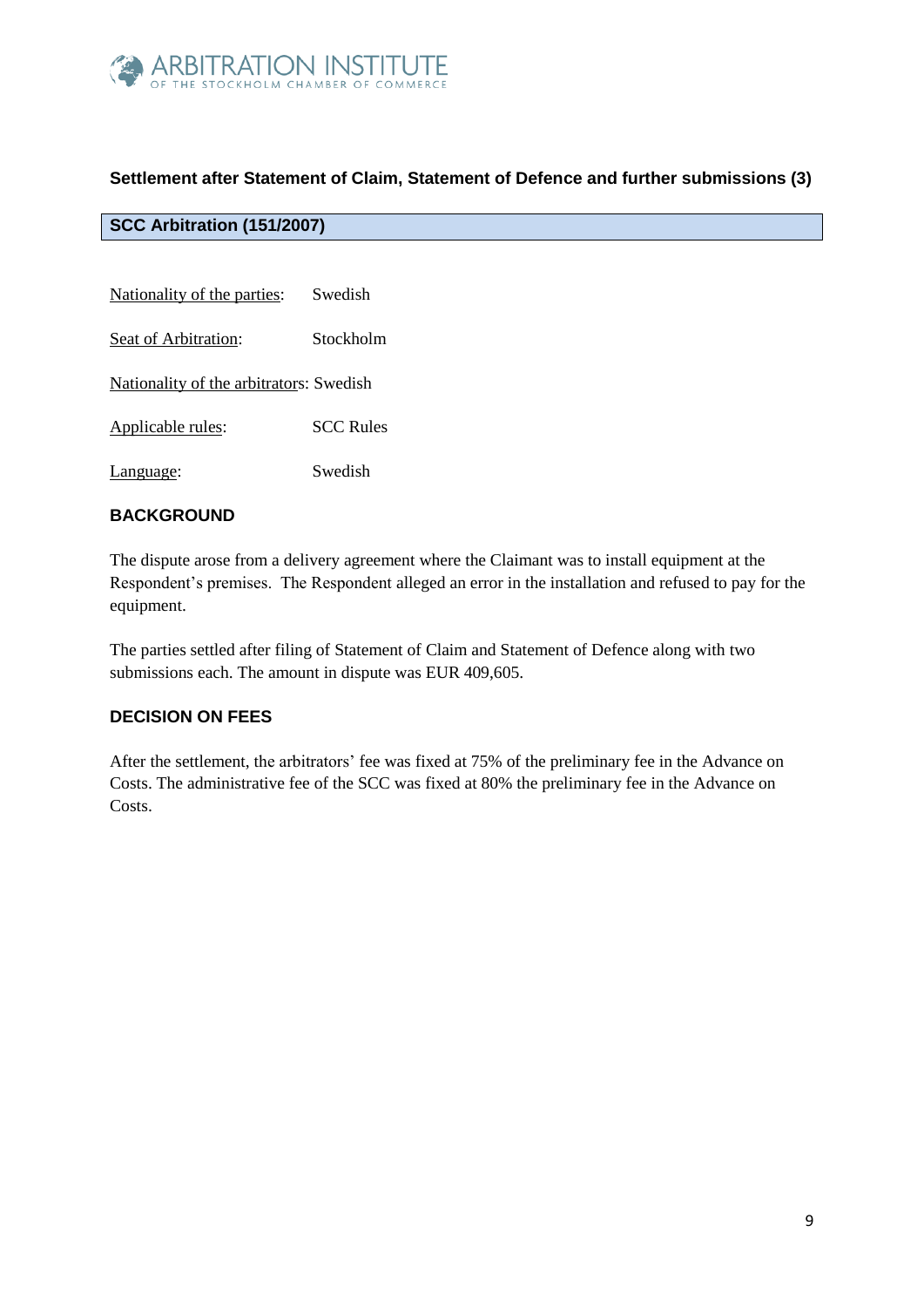

## **Settlement after a pre-hearing conference**

# **SCC Arbitration (017/2006)**

| Nationality of parties:                                    | Claimant: Estonian<br>Respondent: EU State |
|------------------------------------------------------------|--------------------------------------------|
| Seat of Arbitration:                                       | Stockholm                                  |
| Nationality of the arbitrators: Finnish, Swiss and English |                                            |
| Applicable rules:                                          | <b>SCC Rules</b>                           |
| Language:                                                  | English                                    |

#### **BACKGROUND**

The parties entered into an agreement for infrastructure privatization. The dispute arose from a shareholders agreement regulating the privatization. The amount in dispute was more than EUR 30,000,000.

The parties had filed three submissions and had had a prehearing conference. They requested the tribunal to terminate the proceedings after this conference.

## **DECISION ON FEES**

After the settlement, the arbitrator's fee was fixed at 30% of the preliminary fee in the Advance on Costs. The administrative fee of the SCC was fixed at 75% of the preliminary fee in the Advance on Costs.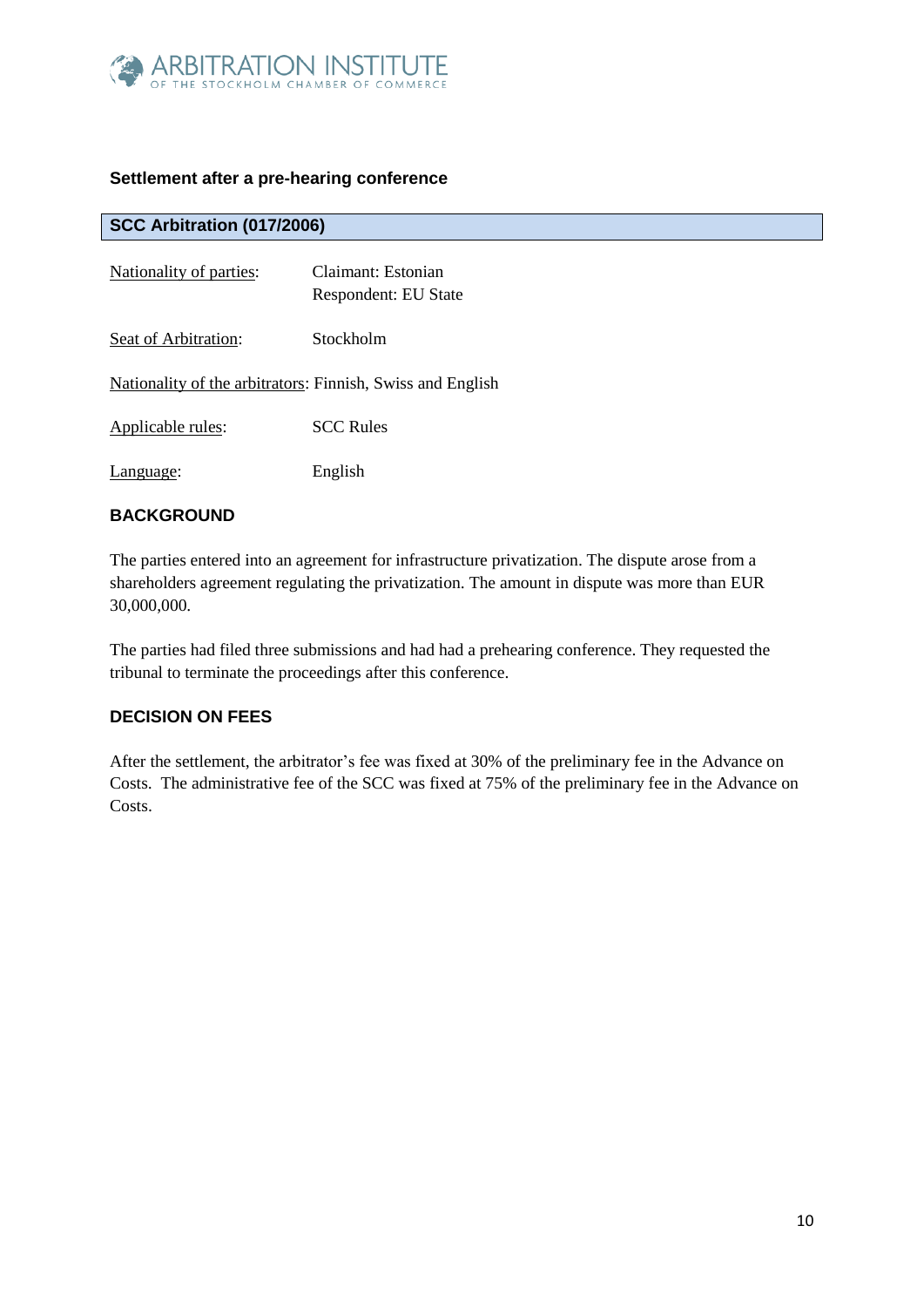

## **Settlement at evidentiary hearing**

## **SCC Arbitration (075/2013)**

| Nationality of the parties: | Claimant: Ukrainian<br>Respondent: Swedish                   |
|-----------------------------|--------------------------------------------------------------|
| Seat of Arbitration:        | Stockholm                                                    |
|                             | Nationality of the arbitrators: Austrian, Polish and Swedish |
| Applicable rules:           | <b>SCC Rules</b>                                             |
| Language:                   | English                                                      |

#### **BACKGROUND**

The dispute arose from a purchase agreement where the Claimant agreed to purchase a certain machine from the Respondent. The Claimant argued that the machine did not conform to contract specification and the Respondent had failed to remedy the defects. The amount in dispute was EUR 966,554.

The parties had filed Statement of Claim and Statement of Defence along with 11 submissions from the Claimant and 9 submissions from the Respondent. After the last submission, an evidentiary hearing was held where the parties notified their intention to enter into a settlement.

## **DECISION ON FEES**

After the settlement, the arbitrators' fee was fixed at 80% of the preliminary fee in the Advance on Costs. The administrative fee of the SCC was fixed at 100% of the preliminary fee in the Advance on Costs.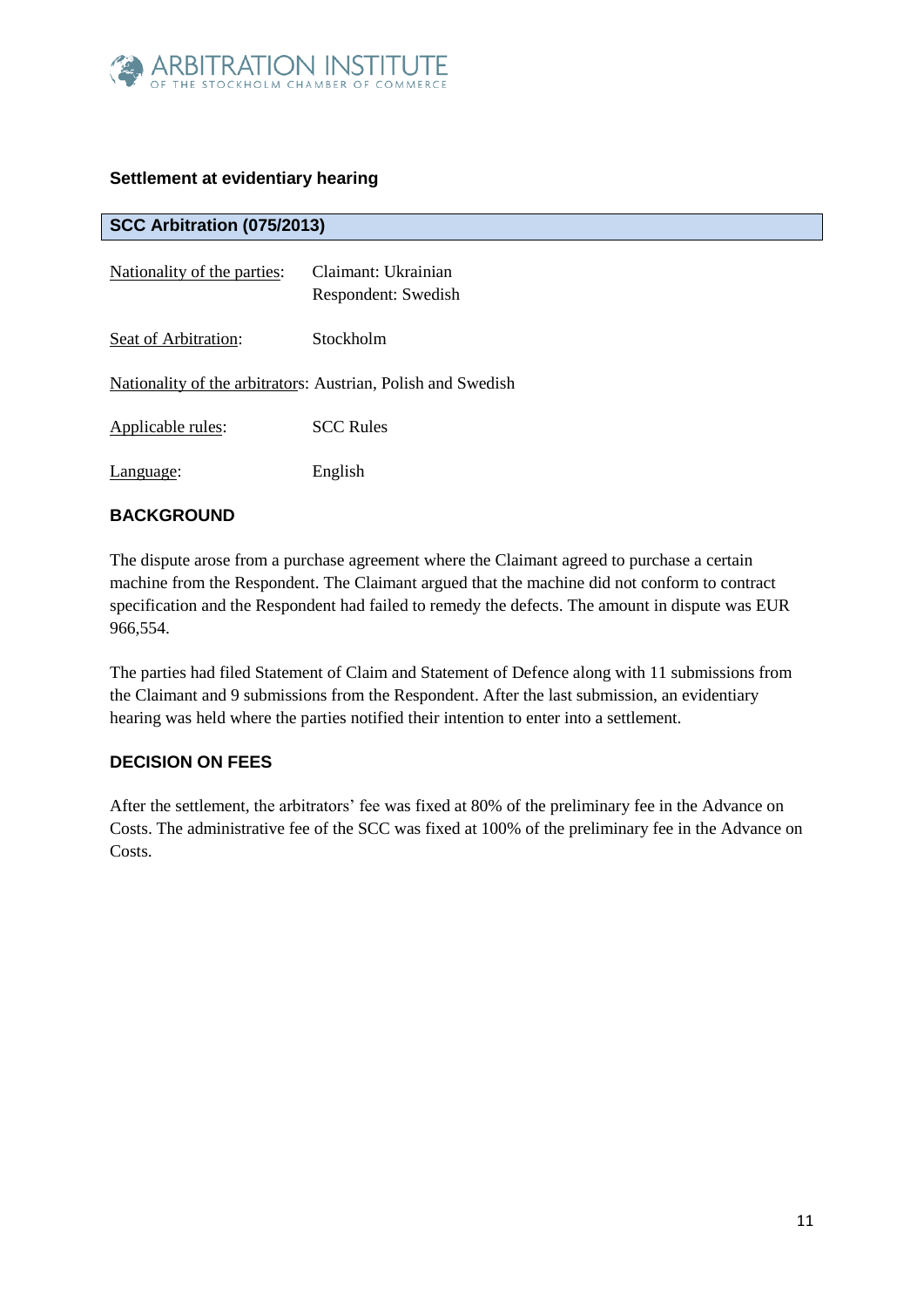

# **Settlement after main hearing (1)**

## **SCC Arbitration (072/2013)**

| Nationality of the parties:                      | Claimant: Dutch<br>Respondent: Turkish |
|--------------------------------------------------|----------------------------------------|
| Seat of Arbitration:                             | Stockholm                              |
| Nationality of the arbitrators: Dutch and German |                                        |
| Applicable rules:                                | <b>SCC Rules</b>                       |
| Language:                                        | English                                |

## **BACKGROUND**

The dispute arose from an agreement between the Claimant and the Respondent to hold and organize an exhibition. The Respondent claimed that the Claimant had breached the agreement and hence refused to pay the Claimant. The amount in dispute was EUR 620,419.

The parties exchanged correspondence following the Statement of Claim and Statement of Defence. A hearing on jurisdiction and merits had also been held. The parties decided to settle after their Submission on Costs following the hearing.

## **DECISION ON FEES**

The arbitrators' fee and the administrative fee of the SCC were fixed at 100% of the preliminary fee in the Advance on Costs.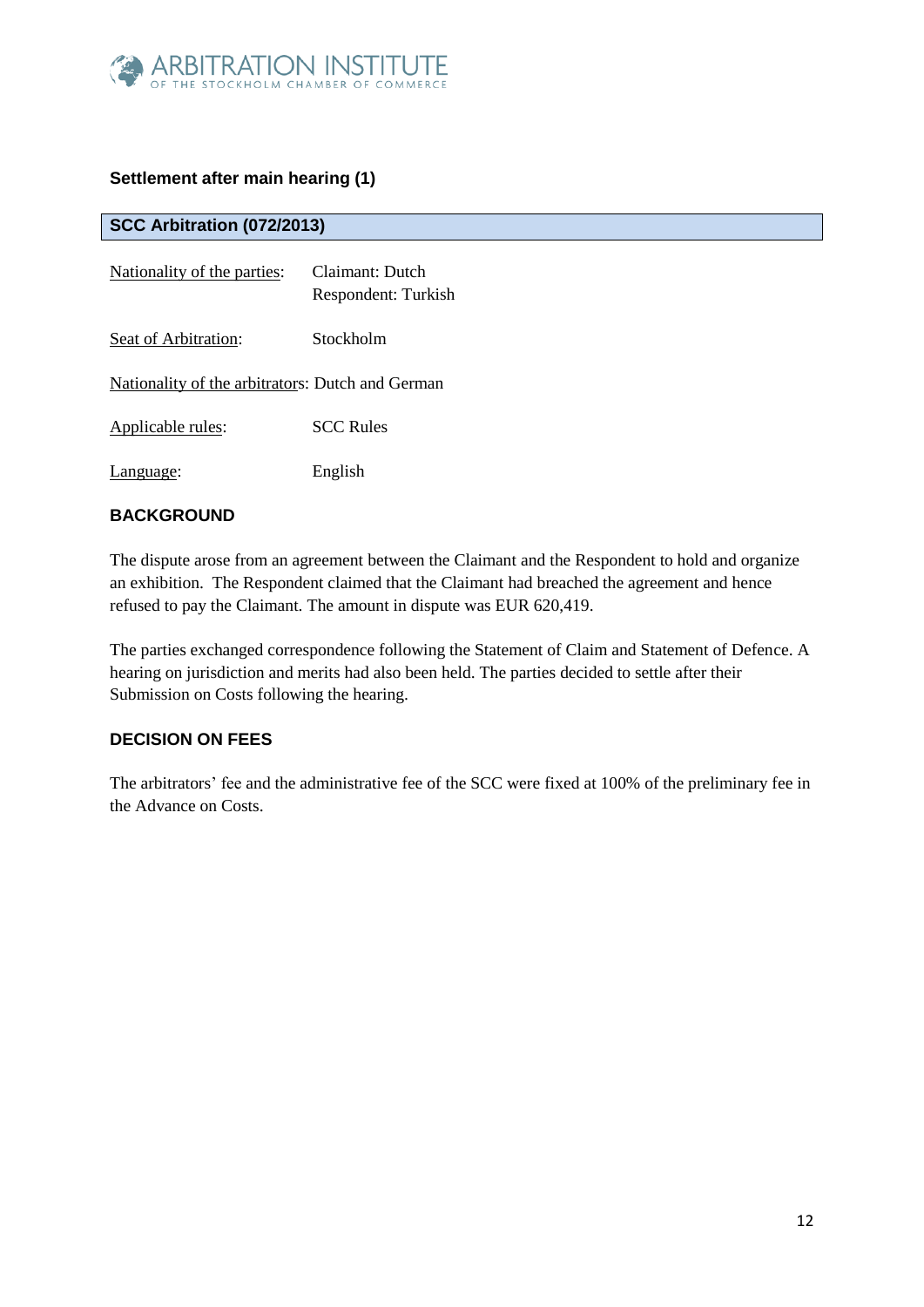

# **Settlement after main hearing (2)**

**SCC Arbitration (091/2008)**

| Nationality of the parties:                              | Claimant: British Virgin Islands<br>Respondent: a CIS country |
|----------------------------------------------------------|---------------------------------------------------------------|
| Seat of arbitration:                                     | Stockholm                                                     |
| Nationality of the arbitrators: Dutch, English and Swiss |                                                               |
| Applicable rules:                                        | <b>SCC Rules</b>                                              |
| Language:                                                | English                                                       |

## **BACKGROUND**

The Claimant and the Respondent entered into an agreement to extract natural resources. The dispute arose from the Respondent's action related to the permitting of the activity. The amount in dispute was over EUR 50,000,000.

Both parties had filed more than ten submissions each and the Tribunal had issued eight procedural orders. A hearing took place for three days. The parties jointly requested various further postponements of the date for rendering the final award in light of their ongoing settlement negotiations. The parties finally informed the tribunal of their settlement agreement eight months after the hearing.

## **DECISION ON FEES**

The arbitrators' fee and the administrative fee of the SCC were fixed at 100% of the preliminary fee in the Advance on Costs.